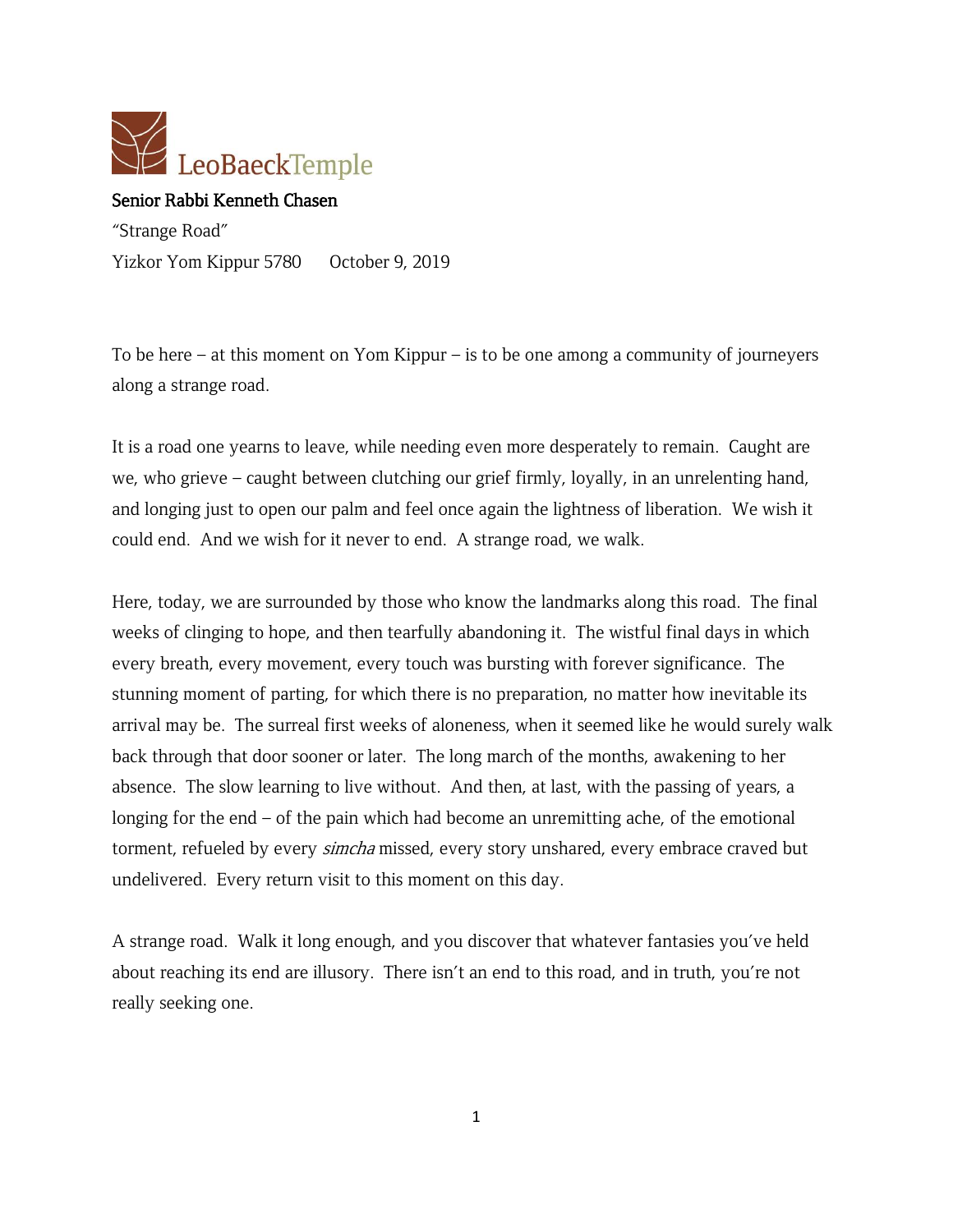After all, we know, in a place so deep inside us that only our grieving can truly unearth it, that the only way to reach the end of this road is to avoid ever starting down it in the first place… and the only way to do that is to sequester ourselves from the risks and the transcendent beauty of love.

A legendary Boston rabbi of a generation ago, Roland Gittelsohn, once made that incisively clear in his book, Man's Best Hope. He recounts the story of a visit he and his wife paid to some dear friends, Caroline and Alexander, in southern New Hampshire, where they were grieving the death of their thirty-year-old son. He writes: "Our second afternoon with Caroline and Alexander we had come in from an invigorating walk in the snow and were sitting around a blazing fire.

We listened to uplifting music while Alexander read us paragraphs from the eulogy he had written for his son's funeral. We shed tears as we listened, all of us without inhibition or shame. We tasted the full tragedy and beauty of life together. We were drawn closer than ever to each other and to God by the bonds of ineffable love." And then, almost parenthetically, the rabbi adds: "I almost forgot, there was a fifth member of our circle, Caroline's cat was on her lap. The cat played with a piece of string all the while we were there. It shed no tears, suffered no pain and was aware of no evil, but it was also the only one of us which heard no music and was uplifted by no inspiration and felt no love."

We surely never wanted to live without the music, the inspiration, the love. Even if someone had been able to explain to us back then just how much heartbreak there would be now… here… we would never have chosen to shield ourselves from that heartbreak. And so here we are, walking this strange road together, looking in new and unfamiliar places for inspiration.

On Rosh Hashanah morning, I mentioned that before this past year, the last time a Jew was shot while praying in an American synagogue was fifty-three years ago, when a rabbi in Detroit lost his life at the hands of a mentally ill young man whom he had been counseling. One Shabbat, that young man stepped up onto the bima at services with a gun, and the rabbi calmly emptied the bima, believing this troubled soul would surely never shoot him. Tragically, he was wrong about that.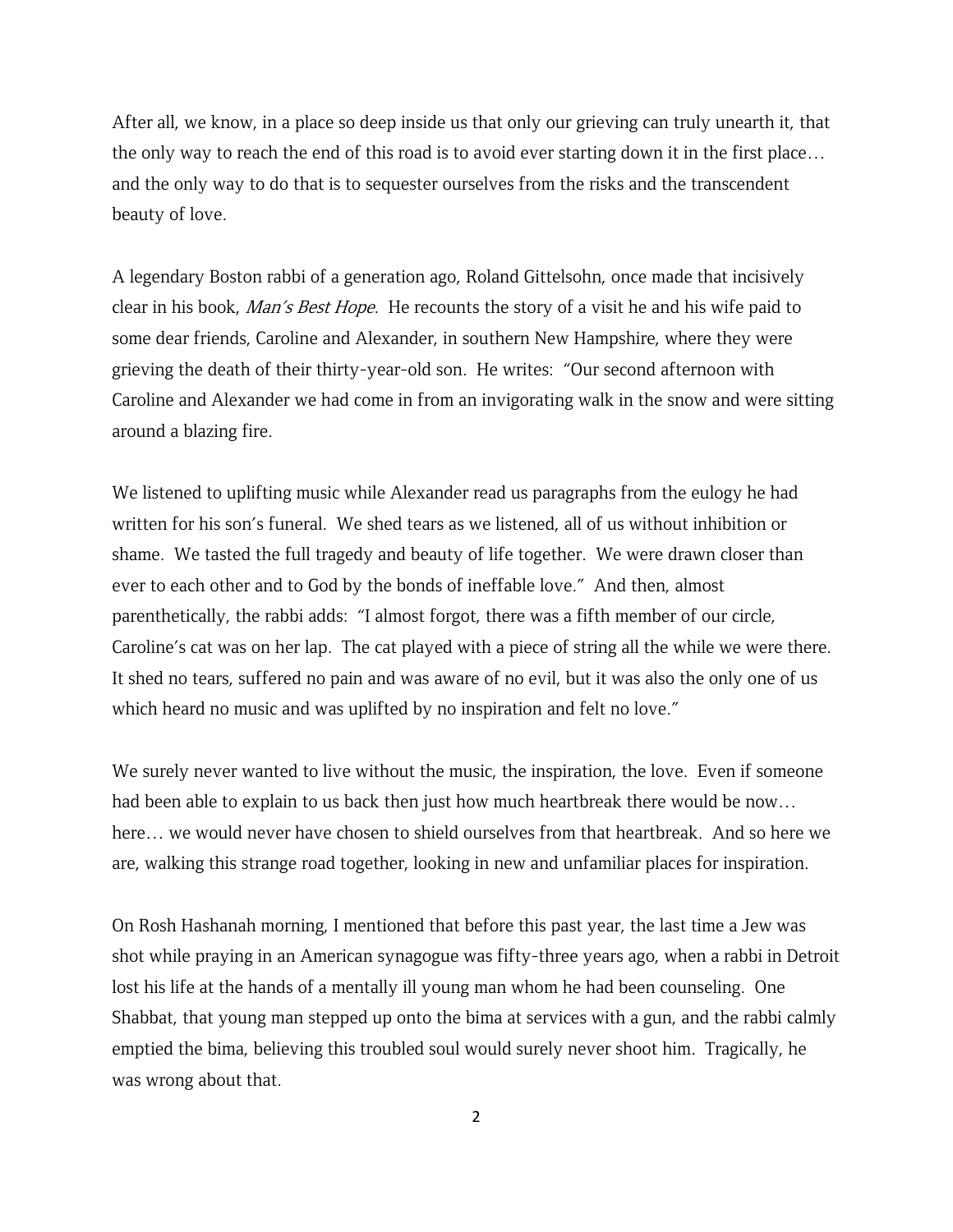I have always wondered about how that congregation learned to live with having witnessed that kind of unthinkable event while gathered just to celebrate our tradition's day of rest and renewal. It had to plague them for years, contaminating the very sweetness of Shabbat itself for such a long time. Certainly, they must have wanted to escape that road of mourning – and then found, as we do, that such an escape is impossible.

They needed inspiration to carry on, wisdom to harvest the fruits that hide amid the tall grasses of our grief. I wonder if they might have found it in these words, written by Rabbi Morris Adler, the rabbi who lost his life on that bima in Detroit… their own rabbi. Rabbi Adler left them – and us – the legacy of this lesson. He taught: "Our sorrow can bring understanding as well as pain, breadth as well as the contraction… Out of love and sorrow can come a compassion that endures… for our sorrow has opened our life to the needs of others. A bereavement that brings us into the lives of our fellow (humans) writes a fitting epilogue to a love that had taught us kindliness and forbearance, and had given us so much joy.

"Sorrow can (actually) enlarge the domain of our life," he urged us to see, "(and) out of that vision will come a sense of obligation. A duty, solemn, sacred and significant, rests upon us. To spread the love we have known to others. To share the joy which has been ours. To ease the pains which (humankind's) thoughtlessness or malice inflicts. We have a task to perform. There is work to be done, and in work, there is consolation.

"Out of love may come sorrow, but out of sorrow can come light for others who dwell in darkness. And out of the light we bring to others will come light for ourselves – the light of solace, of strength, of transfiguring and consecrating purpose."

I have seen so many of you… loved seeing so many of you… find your way to that light – receiving it, giving it. Refusing to buckle at the weight of your sorrow, you have chosen not to surrender the music, the inspiration, the love in your life. Even though it means there will be new hurts to join the longstanding ones.